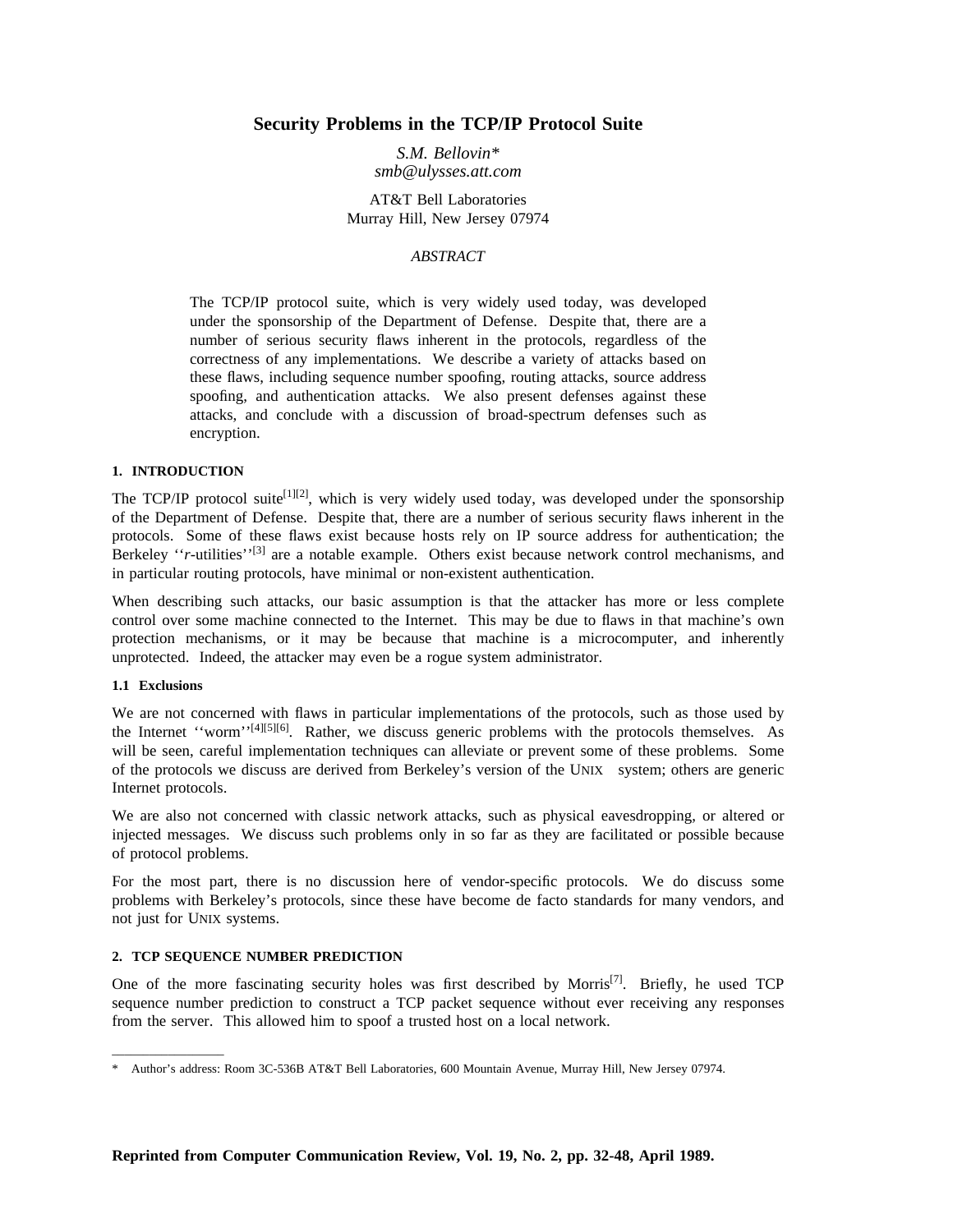The normal TCP connection establishment sequence involves a 3-way handshake. The client selects and transmits an initial sequence number  $ISN<sub>C</sub>$ , the server acknowledges it and sends its own sequence number  $ISN<sub>S</sub>$ , and the client acknowledges that. Following those three messages, data transmission may take place. The exchange may be shown schematically as follows:

 $C \rightarrow S$ :*SYN*(*ISN<sub>C</sub>*)  $S \rightarrow C$ :*SYN*(*ISN<sub>S</sub>*), *ACK*(*ISN<sub>C</sub>*)  $C \rightarrow S$ : $ACK$ (*ISN<sub>S</sub>*) *C*→*S*:*data and / or S*→*C*:*data*

That is, for a conversation to take place, *C* must first hear *ISN<sub>S</sub>*, a more or less random number.

Suppose, though, that there was a way for an intruder *X* to *predict ISN<sub>S</sub>*. In that case, it could send the following sequence to impersonate trusted host *T*:

 $X \rightarrow S$ :*SYN*(*ISN<sub>X</sub>*), *SRC* = *T*  $S \rightarrow T:SYN(ISN_S)$ ,  $ACK(ISN_X)$  $X \rightarrow S$ : $ACK$ ( $ISN_S$ ), $SRC = T$  $X \rightarrow S$ :*ACK*(*ISN<sub>S</sub>*),*SRC* = *T*,*nasty* − *data* 

Even though the message  $S \rightarrow T$  does not go to *X*, *X* was able to know its contents, and hence could send data. If *X* were to perform this attack on a connection that allows command execution (i.e., the Berkeley *rsh* server), malicious commands could be executed.

How, then, to predict the random *ISN*? In Berkeley systems, the initial sequence number variable is incremented by a constant amount once per second, and by half that amount each time a connection is initiated. Thus, if one initiates a legitimate connection and observes the  $ISN<sub>S</sub>$  used, one can calculate, with a high degree of confidence,  $ISN_S$  used on the next connection attempt.

Morris points out that the reply message

 $S \rightarrow T:SYN(ISN<sub>S</sub>)$ ,  $ACK(ISN<sub>X</sub>)$ 

does not in fact vanish down a black hole; rather, the real host *T* will receive it and attempt to reset the connection. This is not a serious obstacle. Morris found that by impersonating a server port on *T*, and by flooding that port with apparent connection requests, he could generate queue overflows that would make it likely that the  $S \rightarrow T$  message would be lost. Alternatively, one could wait until *T* was down for routine maintenance or a reboot.

A variant on this TCP sequence number attack, not described by Morris, exploits the *netstat*[8] service. In this attack, the intruder impersonates a host that is down. If *netstat* is available on the target host, it may supply the necessary sequence number information on another port; this eliminates all need to  $guess<sup>1</sup>$ .

## **Defenses**

 $\_$ 

Obviously, the key to this attack is the relatively coarse rate of change of the initial sequence number variable on Berkeley systems. The TCP specification requires that this variable be incremented approximately 250,000 times per second; Berkeley is using a much slower rate. However, the critical factor is the granularity, not the average rate. The change from an increment of 128 per second in 4.2BSD to 125,000 per second in 4.3BSD is meaningless, even though the latter is within a factor of two of the specified rate.

<sup>1.</sup> The *netstat* protocol is obsolete, but is still present on some Internet hosts. Security concerns were not behind its elimination.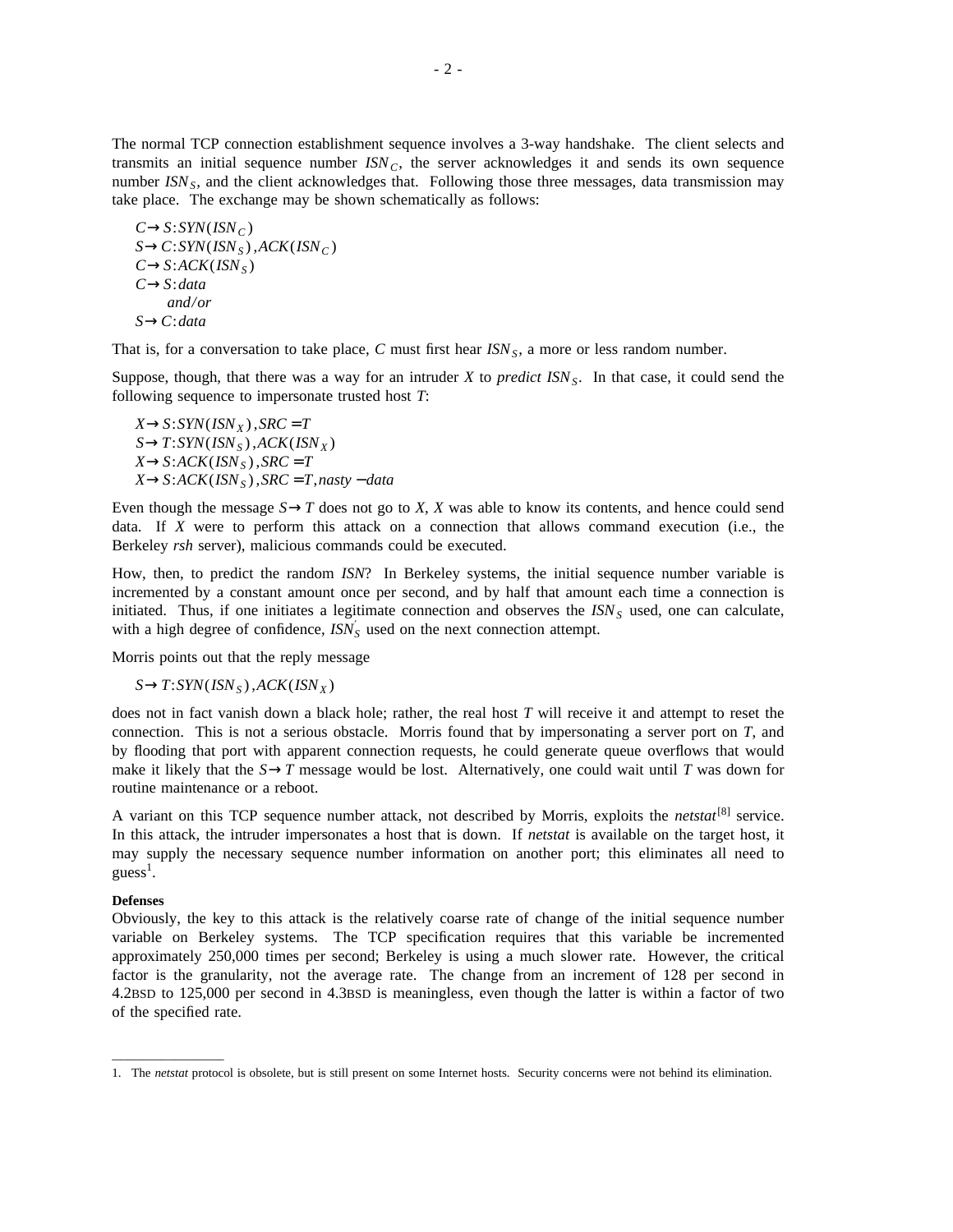Let us consider whether a counter that operated at a true 250,000 hz rate would help. For simplicity's sake, we will ignore the problem of other connections occurring, and only consider the fixed rate of change of this counter.

To learn a current sequence number, one must send a SYN packet, and receive a response, as follows:

$$
X \to S: SYN(\text{ISN}_X) S \to X: SYN(\text{ISN}_S), ACK(\text{ISN}_X)
$$
 (1)

The first spoof packet, which triggers generation of the next sequence number, can immediately follow the server's response to the probe packet:

 $X \rightarrow S$ : *SYN*(*ISN<sub>X</sub>*), *SRC* = *T* (2)

 $\_$ 

The sequence number  $ISN<sub>S</sub>$  used in the response

 $S \rightarrow T$ : *SYN*(*ISN<sub>S</sub>*), *ACK*(*ISN<sub>X</sub>*)

is uniquely determined by the time between the origination of message (1) and the receipt at the server of message (1). But this number is precisely the round-trip time between *X* and *S*. Thus, if the spoofer can accurately measure (and predict) that time, even a  $4 \mu$ -second clock will not defeat this attack.

How accurately can the trip time be measured? If we assume that stability is good, we can probably bound it within 10 milliseconds or so. Clearly, the Internet does not exhibit such stability over the long-term<sup>[9]</sup>, but it is often good enough over the short term.<sup>2</sup> There is thus an uncertainty of 2500 in the possible value for *ISN<sub>S</sub>*. If each trial takes 5 seconds, to allow time to re-measure the round-trip time, an intruder would have a reasonable likelihood of succeeding in 7500 seconds, and a near-certainty within a day. More predictable (i.e., higher quality) networks, or more accurate measurements, would improve the odds even further in the intruder's favor. Clearly, simply following the letter of the TCP specification is not good enough.

We have thus far tacitly assumed that no processing takes places on the target host. In fact, some processing does take place when a new request comes in; the amount of variability in this processing is critical. On a 6 MIPS machine, one tick  $-4 \mu$ -seconds  $-$  is about 25 instructions. There is thus considerable sensitivity to the exact instruction path followed. High-priority interrupts, or a slightly different TCB allocation sequence, will have a comparatively large effect on the actual value of the next sequence number. This randomizing effect is of considerable advantage to the target. It should be noted, though, that faster machines are *more* vulnerable to this attack, since the variability of the instruction path will take less real time, and hence affect the increment less. And of course, CPU speeds are increasing rapidly.

This suggests another solution to sequence number attacks: randomizing the increment. Care must be taken to use sufficient bits; if, say, only the low-order 8 bits were picked randomly, and the granularity of the increment was coarse, the intruder's work factor is only multiplied by 256. A combination of a fine-granularity increment and a small random number generator, or just a 32-bit generator, is better. Note, though, that many pseudo-random number generators are easily invertible<sup>[10]</sup>. In fact, given that most such generators work via feedback of their output, the enemy could simply compute the next ''random'' number to be picked. Some hybrid techniques have promise — using a 32-bit generator, for example, but only emitting 16 bits of it — but brute-force attacks could succeed at determining the seed. One would need at least 16 bits of random data in each increment, and perhaps more, to defeat probes from the network, but that might leave too few bits to guard against a search for the seed. More research or simulations are needed to determine the proper parameters.

<sup>2.</sup> At the moment, the Internet may not have such stability even over the short-term, especially on long-haul connections. It is not comforting to know that the security of a network relies on its low quality of service.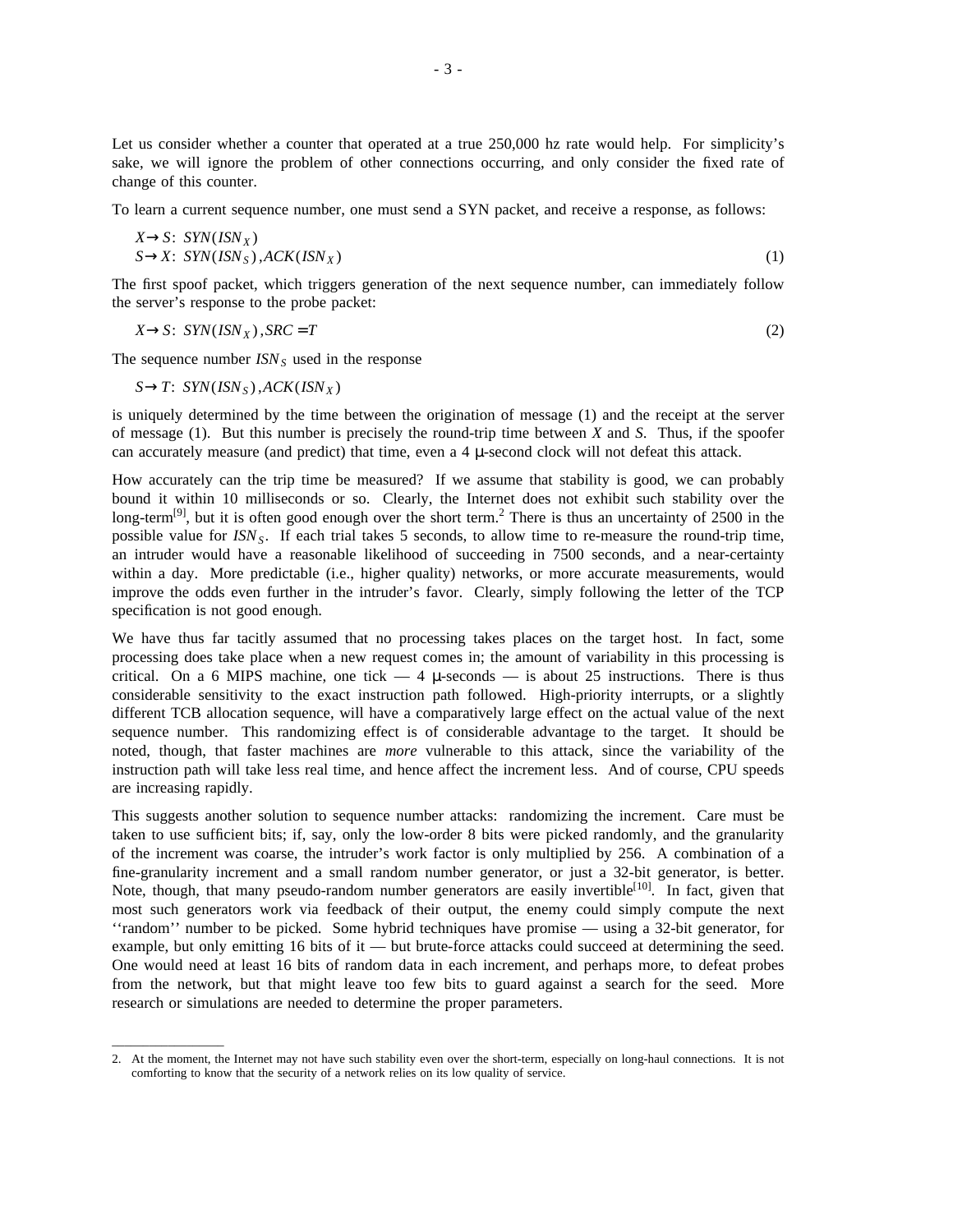Rather than go to such lengths, it is simpler to use a cryptographic algorithm (or device) for *ISN<sub>S</sub>* generation. The Data Encryption Standard<sup>[11]</sup> (DES) in *electronic codebook mode*<sup>[12]</sup> is an attractive choice as the  $ISN<sub>S</sub>$  source, with a simple counter as input. Alternatively, DES could be used in *output feedback mode* without an additional counter. Either way, great care must be taken to select the key used. The time-of-day at boot time is not adequate; sufficiently good information about reboot times is often available to an intruder, thereby permitting a brute-force attack. If, however, the reboot time is encrypted with a per-host secret key, the generator cannot be cracked with any reasonable effort.

Performance of the initial sequence number generator is not a problem. New sequence numbers are needed only once per connection, and even a software implementation of DES will suffice. Encryption times of 2.3 milliseconds on a 1 MIPS processor have been reported  $[13]$ .

An additional defense involves good logging and alerting mechanisms. Measurements of the round-trip time — essential for attacking RFC-compliant hosts — would most likely be carried out using ICMP *Ping* messages; a ''transponder'' function could log excessive ping requests. Other, perhaps more applicable, timing measurement techniques would involve attempted TCP connections; these connections are conspicuously short-lived, and may not even complete *SYN* processing. Similarly, spoofing an active host will eventually generate unusual types of *RST* packets; these should not occur often, and should be logged.

### **3. THE JOY OF ROUTING**

Abuse of the routing mechanisms and protocols is probably the simplest protocol-based attack available. There are a variety of ways to do this, depending on the exact routing protocols used. Some of these attacks succeed only if the remote host does source address-based authentication; others can be used for more powerful attacks.

A number of the attacks described below can also be used to accomplish denial of service by confusing the routing tables on a host or gateway. The details are straight-forward corollaries of the penetration mechanisms, and will not be described further.

### **3.1 Source Routing**

If available, the easiest mechanism to abuse is IP source routing. Assume that the target host uses the reverse of the source route provided in a TCP open request for return traffic. Such behavior is utterly reasonable; if the originator of the connection wishes to specify a particular path for some reason — say, because the automatic route is dead — replies may not reach the originator if a different path is followed.

The attacker can then pick any IP source address desired, including that of a trusted machine on the target's local network. Any facilities available to such machines become available to the attacker.

### **Defenses**

 $\_$ 

It is rather hard to defend against this sort of attack. The best idea would be for the gateways into the local net to reject external packets that claim to be from the local net. This is less practical than it might seem since some Ethernet<sup>3</sup> network adapters receive their own transmissions, and this feature is relied upon by some higher-level protocols. Furthermore, this solution fails completely if an organization has two trusted networks connected via a multi-organization backbone. Other users on the backbone may not be trustable to the same extent that local users are presumed to be, or perhaps their vulnerability to outside attack is higher. Arguably, such topologies should be avoided in any event.

A simpler method might be to reject pre-authorized connections if source routing information was present. This presumes that there are few legitimate reasons for using this IP option, especially for

<sup>3.</sup> Ethernet is a registered trademark of Xerox Corporation.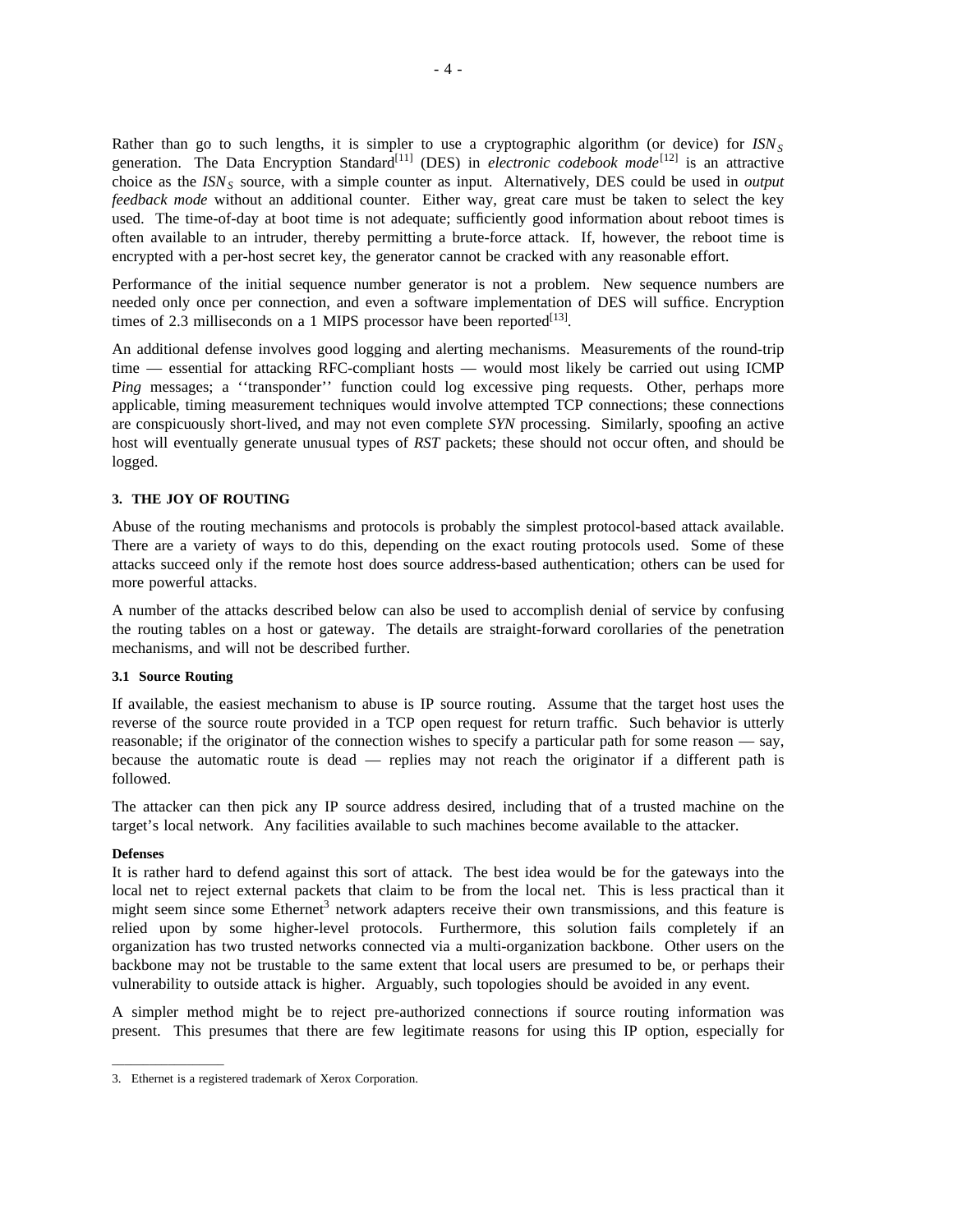relatively normal operations. A variation on this defense would be to analyze the source route and accept it if only trusted gateways were listed; that way, the final gateway could be counted on to deliver the packet only to the true destination host. The complexity of this idea is probably not worthwhile.

Some protocols (i.e., Berkeley's *rlogin* and *rsh*) permit ordinary users to extend trust to remote host/user combinations. In that case, individual users, rather than an entire system, may be targeted by source routing attacks.<sup>4</sup> Suspicious gateways<sup>[14]</sup> will not help here, as the host being spoofed may not be within the security domain protected by the gateways.

## **3.2 Routing Information Protocol Attacks**

The *Routing Information Protocol*[15] (RIP) is used to propagate routing information on local networks, especially broadcast media. Typically, the information received is unchecked. This allows an intruder to send bogus routing information to a target host, and to each of the gateways along the way, to impersonate a particular host. The most likely attack of this sort would be to claim a route to a particular unused host, rather than to a network; this would cause all packets destined for that host to be sent to the intruder's machine. (Diverting packets for an entire network might be too noticeable; impersonating an idle work-station is comparatively risk-free.) Once this is done, protocols that rely on address-based authentication are effectively compromised.

This attack can yield more subtle, and more serious, benefits to the attacker as well. Assume that the attacker claims a route to an active host or workstation instead. All packets for that host will be routed to the intruder's machine for inspection and possible alteration. They are then resent, using IP source address routing, to the intended destination. An outsider may thus capture passwords and other sensitive data. This mode of attack is unique in that it affects outbound calls as well; thus, a user calling out from the targeted host can be tricked into divulging a password. Most of the earlier attacks discussed are used to forge a source address; this one is focused on the destination address.

#### **Defenses**

 $\_$ 

A RIP attack is somewhat easier to defend against than the source-routing attacks, though some defenses are similar. A paranoid gateway — one that filters packets based on source or destination address will block any form of host-spoofing (including TCP sequence number attacks), since the offending packets can never make it through. But there are other ways to deal with RIP problems.

One defense is for RIP to be more skeptical about the routes it accepts. In most environments, there is no good reason to accept new routes to your own local networks. A router that makes this check can easily detect intrusion attempts. Unfortunately, some implementations rely on hearing their own broadcasts to retain their knowledge of directly-attached networks. The idea, presumably, is that they can use other networks to route around local outages. While fault-tolerance is in general a good idea, the actual utility of this technique is low in many environments compared with the risks.

It would be useful to be able to authenticate RIP packets; in the absence of inexpensive public-key signature schemes, this is difficult for a broadcast protocol. Even if it were done, its utility is limited; a receiver can only authenticate the immediate sender, which in turn may have been deceived by gateways further upstream.

Even if the local routers don't implement defense mechanisms, RIP attacks carry another risk: the bogus routing entries are visible over a wide area. Any router (as opposed to host) that receives such data will rebroadcast it; a suspicious administrator almost anywhere on the local collection of networks could notice the anomaly. Good log generation would help, but it is hard to distinguish a genuine intrusion from the routing instability that can accompany a gateway crash.

<sup>4.</sup> Permitting ordinary users to extend trust is probably wrong in any event, regardless of abuse of the protocols. But such concerns are beyond the scope of this paper.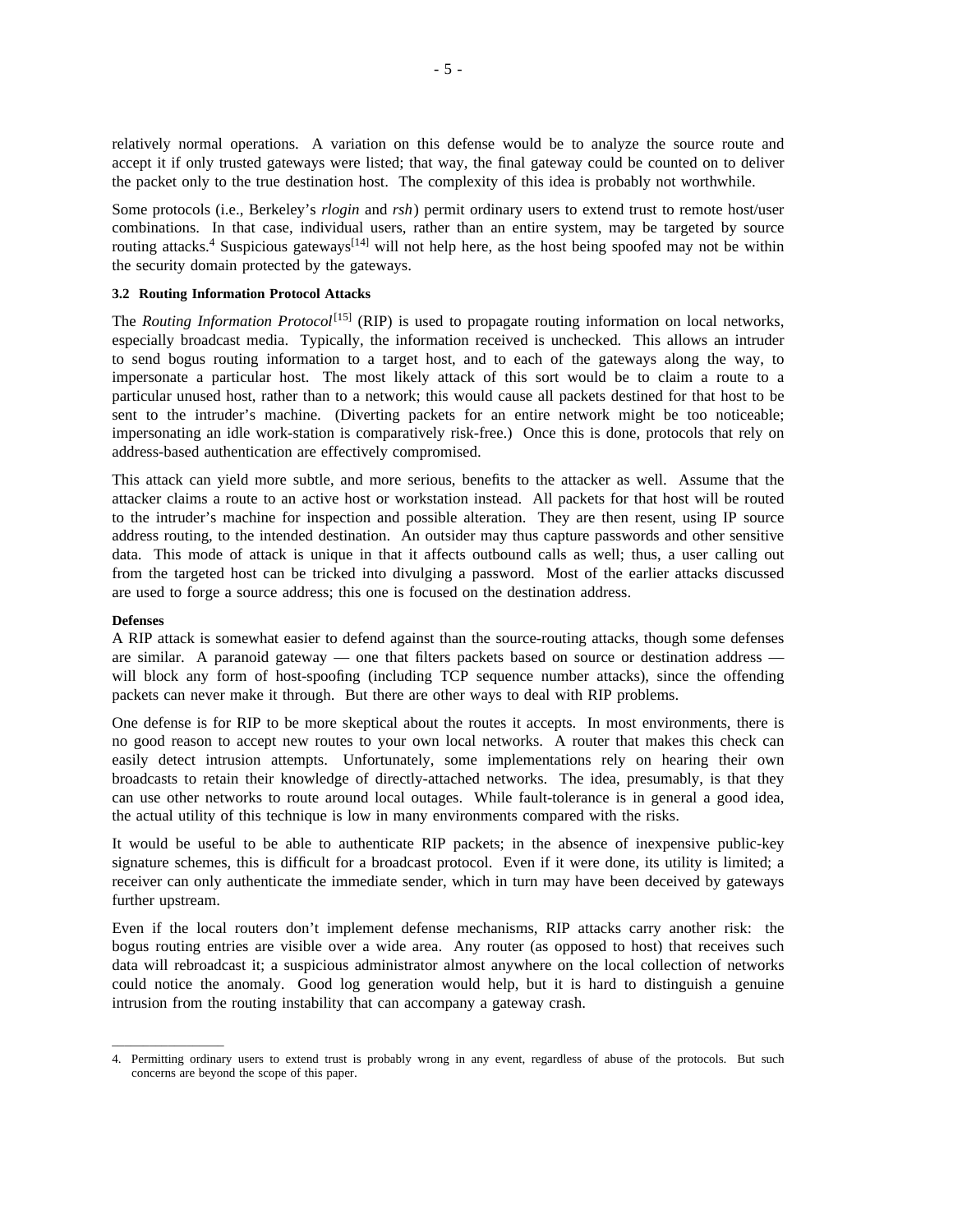## **3.3 Exterior Gateway Protocol**

The *Exterior Gateway Protocol* (EGP)<sup>[16]</sup> is intended for communications between the core gateways and so-called *exterior gateways*. An exterior gateway, after going through a *neighbor acquisition* protocol, is periodically polled by the core; it responds with information about the networks it serves. These networks must all be part of its *autonomous system*. Similarly, the gateway periodically requests routing information from the core gateway. Data is not normally sent except in response to a poll; furthermore, since each poll carries a sequence number that must be echoed by the response, it is rather difficult for an intruder to inject a false route update. Exterior gateways are allowed to send exactly one spontaneous update between any two polls; this, too, must carry the sequence number of the last poll received. It is thus comparatively difficult to interfere in an on-going EGP conversation.

One possible attack would be to impersonate a second exterior gateway for the same autonomous system. This may not succeed, as the core gateways could be equipped with a list of legitimate gateways to each autonomous system. Such checks are not currently done, however. Even if they were, they could be authenticated only by source IP address.

A more powerful attack would be to claim reachability for some network where the real gateway is down. That is, if gateway *G* normally handles traffic for network *N*, and *G* is down, gateway *G*′ could advertise a route to that network. This would allow password capture by assorted mechanisms. The main defense against this attack is topological (and quite restrictive): exterior gateways must be on the same network as the core; thus, the intruder would need to subvert not just any host, but an existing gateway or host that is directly on the main net.

A sequence number attack, similar to those used against TCP, might be attempted; the difficulty here is in predicting what numbers the core gateway is using. In TCP, one can establish arbitrary connections to probe for information; in EGP, only a few hosts may speak to the core. (More accurately, the core could only speak to a few particular hosts, though as noted such checks are not currently implemented.) It may thus be hard to get the raw data needed for such an attack.

## **3.4 The Internet Control Message Protocol**

The *Internet Control Message Protocol* (ICMP)<sup>[17]</sup> is the basic network management tool of the TCP/IP protocol suite. It would seem to carry a rich potential for abuse. Surprisingly, ICMP attacks are rather difficult; still, there are often holes that may be exploited.

The first, and most obvious target, is the ICMP *Redirect* message; it is used by gateways to advise hosts of better routes. As such it can often be abused in the same way that RIP can be. The complication is that a Redirect message must be tied to a particular, existing connection; it cannot be used to make an unsolicited change to the host's routing tables. Furthermore, Redirects are only applicable within a limited topology; they may be sent only from the first gateway along the path to the originating host. A later gateway may not advise that host, nor may it use ICMP Redirect to control other gateways.

Suppose, though, that an intruder has penetrated a secondary gateway available to a target host, but not the primary one. (It may suffice to penetrate an ordinary host on the target's local network, and have it claim to be a gateway.) Assume further that the intruder wishes to set up a false route to trusted host *T* through that compromised secondary gateway. The following sequence may then be followed. Send a false TCP open packet to the target host, claiming to be from *T*. The target will respond with its own open packet, routing it through the secure primary gateway. While this is in transit, a false Redirect may be sent, claiming to be from the primary gateway, and referring to the bogus connection. This packet will appear to be a legitimate control message; hence the routing change it contains will be accepted. If the target host makes this change to its global routing tables, rather than just to the perconnection cached route, the intruder may proceed with spoofing host *T*.

Some hosts do not perform enough validity checks on ICMP Redirect messages; in such cases, the impact of this attack becomes similar to RIP-based attacks.

ICMP may also be used for targeted denial of service attacks. Several of its messages, such as *Destination Unreachable* and *Time to Live Exceeded*, may be used to reset existing connections. If the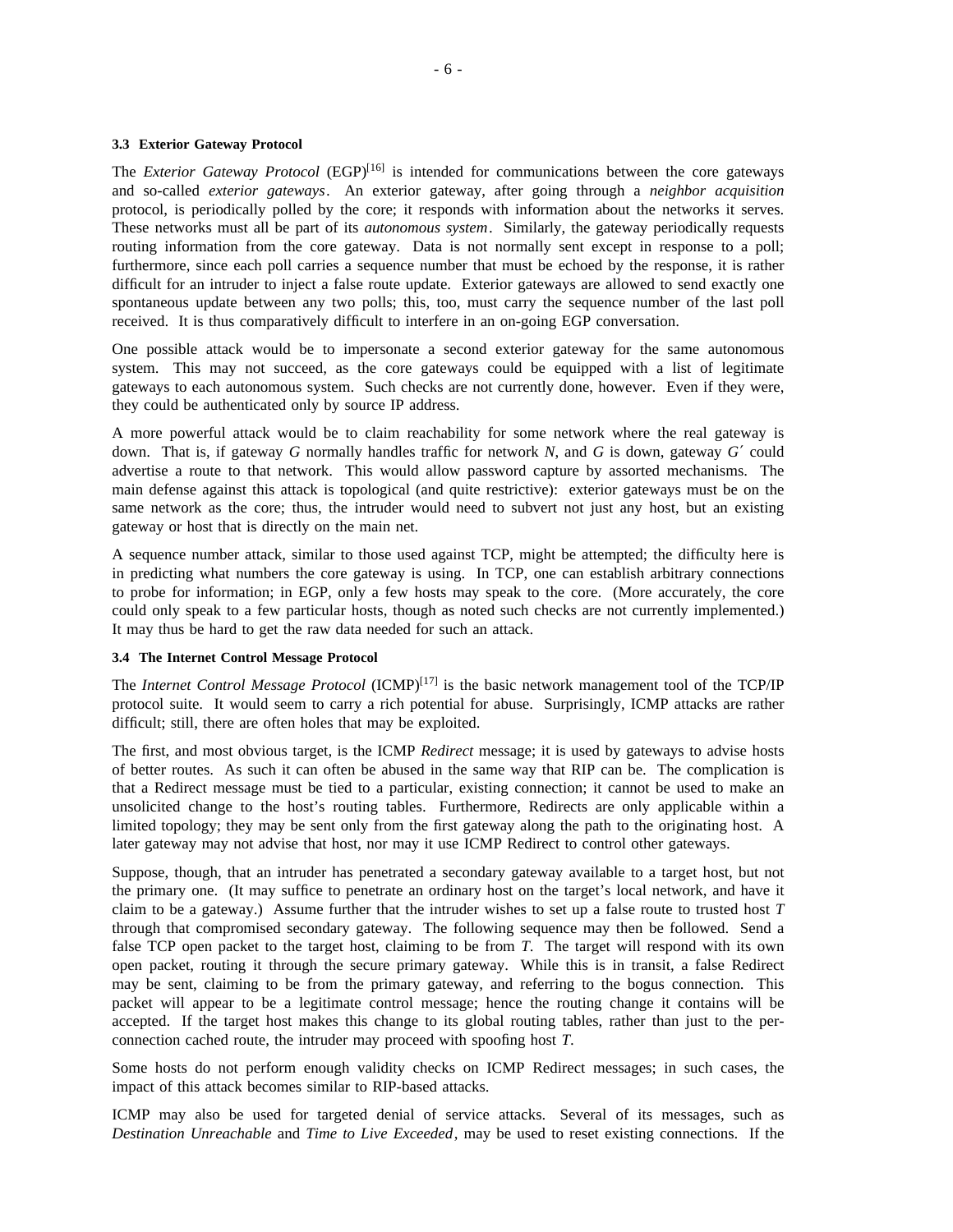intruder knows the local and remote port numbers of a TCP connection, an ICMP packet aimed at that connection may be forged<sup>5</sup>. Such information is sometimes available through the *netstat* service.

A more global denial of service attack can be launched by sending a fraudulent *Subnet Mask Reply* message. Some hosts will accept any such message, whether they have sent a query or not; a false one could effectively block all communications with the target host.

## **Defenses**

Most ICMP attacks are easy to defend against with just a modicum of paranoia. If a host is careful about checking that a message really does refer to a particular connection, most such attacks will not succeed. In the case of TCP, this includes verifying that the ICMP packet contains a plausible sequence number in the returned-packet portion. These checks are less applicable to UDP, though.

A defense against Redirect attacks merits additional attention, since such attacks can be more serious. Probably, the best option is to restrict route changes to the specified connection; the global routing table should not be modified in response to ICMP Redirect messages<sup>6</sup>.

Finally, it is worth considering whether ICMP Redirects are even useful in today's environment. They are only usable on local networks with more than one gateway to the outside world. But it is comparatively easy to maintain complete and correct local routing information. Redirect messages would be most useful from the core gateways to local exterior gateways, as that would allow such local gateways to have less than complete knowledge of the Internet; this use is disallowed, however.

Subnet Mask attacks can be blocked if the Reply packet is honored only at the appropriate time. In general, a host wants to see such a message only at boot time, and only if it had issued a query; a stale reply, or an unsolicited reply, should be rejected out of hand. There is little defense against a forged reply to a genuine Subnet Mask query, as a host that has sent such a query typically has few resources with which to validate the response. If the genuine response is not blocked by the intruder, though, the target will receive multiple replies; a check to ensure that all replies agree would guard against administrative errors as well.

## **4. THE ''AUTHENTICATION'' SERVER**

 $\_$ 

As an alternative to address-based authentication, some implementations use the *Authentication Server*[18]. A server that wishes to know the identity of its client may contact the client host's Authentication Server<sup>7</sup>, and ask it for information about the user owning a particular connection. This method is inherently more secure than simple address-based authentication, as it uses a second TCP connection not under control of the attacker. It thus can defeat sequence number attacks and source routing attacks. There are certain risks, however.

The first, and most obvious, is that not all hosts are competent to run authentication servers. If the client host is not secure, it does not matter who the user is claimed to be; the answer cannot be trusted. Second, the authentication message itself can be compromised by routing table attacks. If RIP has been used to alter the target's idea of how to reach some host, the authentication query will rely on the same altered routing data. Finally, if the target host is down, a variant on the TCP sequence number attack may be used; after the server sends out a TCP open request to the presumed authentication server, the attacker can complete the open sequence and send a false reply. If the target runs a *netstat* server, this is even easier; as noted, *netstat* will often supply the necessary sequence numbers with no need to guess.

<sup>5.</sup> In fact, such programs are available today; they are used as administrative tools to reset hung TCP connections.

<sup>6.</sup> This has other benefits as well, especially in environments where ICMP-initiated route changes are not timed out. The author has seen situations where RIP instability following a gateway crash has led to erroneous ICMP Redirect messages. These had the effect of permanently corrupting the routing tables on other hosts.

<sup>7.</sup> The Internet Activities Board does not currently recommend the Authentication Server for implementation[19]. However, the decision was not made because of security problems<sup>[5]</sup>.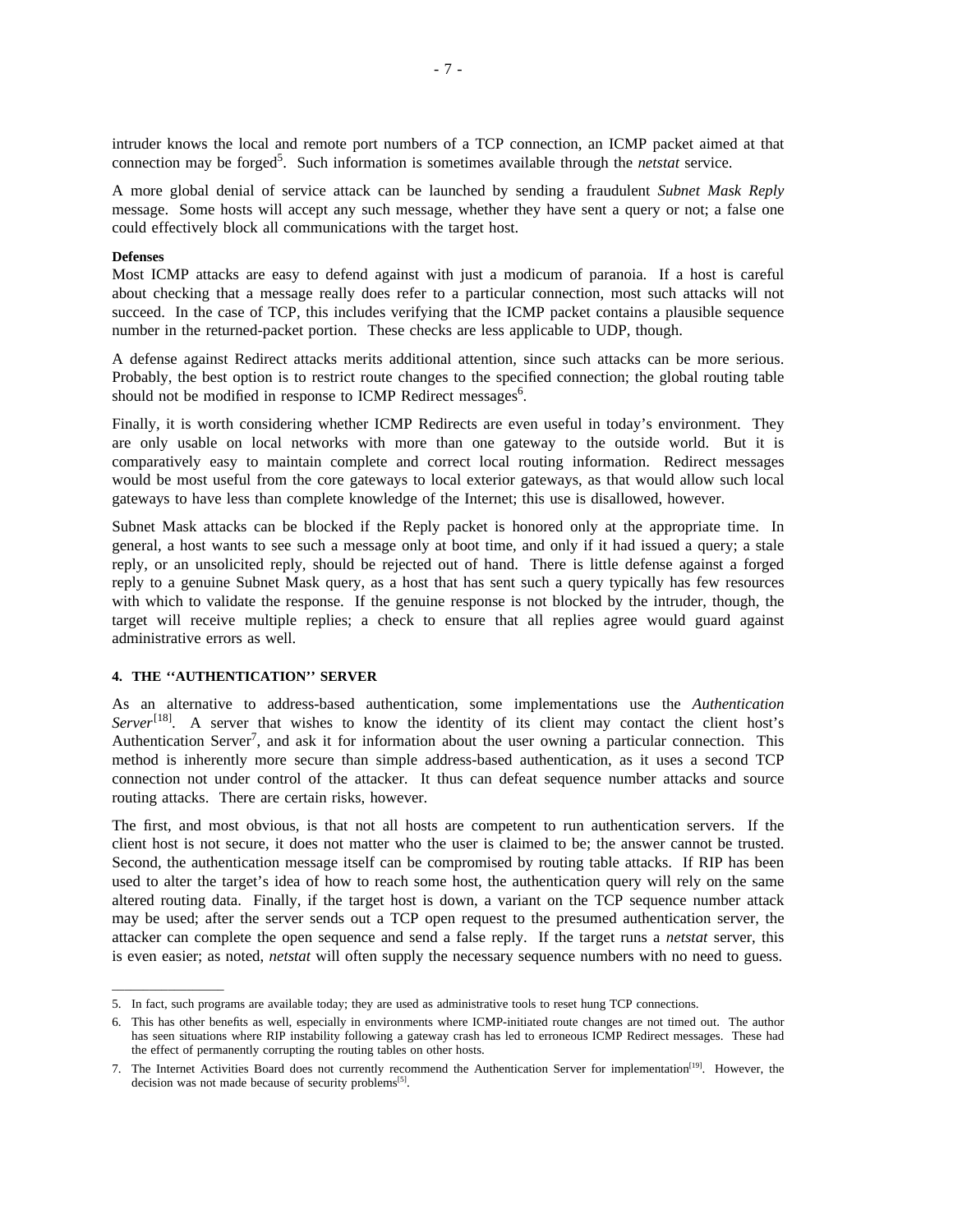A less-obvious risk is that a fake authentication server can always reply ''no''. This constitutes a denial of service attack.

#### **Defenses**

A server that wishes to rely on another host's idea of a user should use a more secure means of validation, such as the Needham-Schroeder algorithm<sup>[20][21][22]</sup>. TCP by itself is inadequate.

## **5. HERE BE DRAGONS**

Some protocols, while not inherently flawed, are nevertheless susceptible to abuse. A wise implementor would do well to take these problems into account when providing the service.

## **5.1 The ''Finger'' Service**

Many systems implement a *finger* service <sup>[23]</sup>. This server will display useful information about users, such as their full names, phone numbers, office numbers, etc. Unfortunately, such data provides useful grist for the mill of a password cracker.<sup>[24]</sup> By running such a service, a system administrator is giving away this data.

## **5.2 Electronic Mail**

Electronic mail is probably the most valuable service on the Internet. Nevertheless, it is quite vulnerable to misuse. As normally implemented $\frac{[25][26]}{]}$ , the mail server provides no authentication mechanisms. This leaves the door wide open to faked messages. RFC 822 does support an *Encrypted* header line, but this is not widely used. (However, see RFC  $1040^{[27]}$  for a discussion of a proposed new encryption standard for electronic mail.)

#### *5.2.1 The Post Office Protocol*

The *The Post Office Protocol* (POP)<sup>[28]</sup> allows a remote user to retrieve mail stored on a central server machine. Authentication is by means of a single command containing both the user name and the password. However, combining the two on a single command mandates the use of conventional passwords. And such passwords are becoming less popular; they are too vulnerable to wire-tappers, intentional or accidental disclosure, etc.

As an alternative, many sites are adopting "one-time passwords"<sup>8</sup>. With one-time passwords, the host and some device available to the user share a cryptographic key. The host issues a random challenge; both sides encrypt this number, and the user transmits it back to the host. Since the challenge is random, the reply is unique to that session, thereby defeating eavesdroppers. And since the user does not know the key — it is irretrievably stored in the device — the password cannot be given away without depriving the user of the ability to log in.

The newest version of POP<sup>[30]</sup> has split the user name and password into two commands, which is useful. However, it also defines an optional mechanism for preauthenticated connections, typically using Berkeley's mechanisms. Commendably, the security risks of this variant are mentioned explicitly in the document.

#### *5.2.2 PCMAIL*

 $\_$ 

The *PCMAIL* protocol<sup>[31]</sup> uses authentication mechanisms similar to those in POP2. In one major respect, PCMAIL is more dangerous: it supports a password-change command. This request requires that both the old and new passwords be transmitted unencrypted.

<sup>8.</sup> One-time passwords were apparently first used for military IFF (Identification Friend or Foe) systems[29].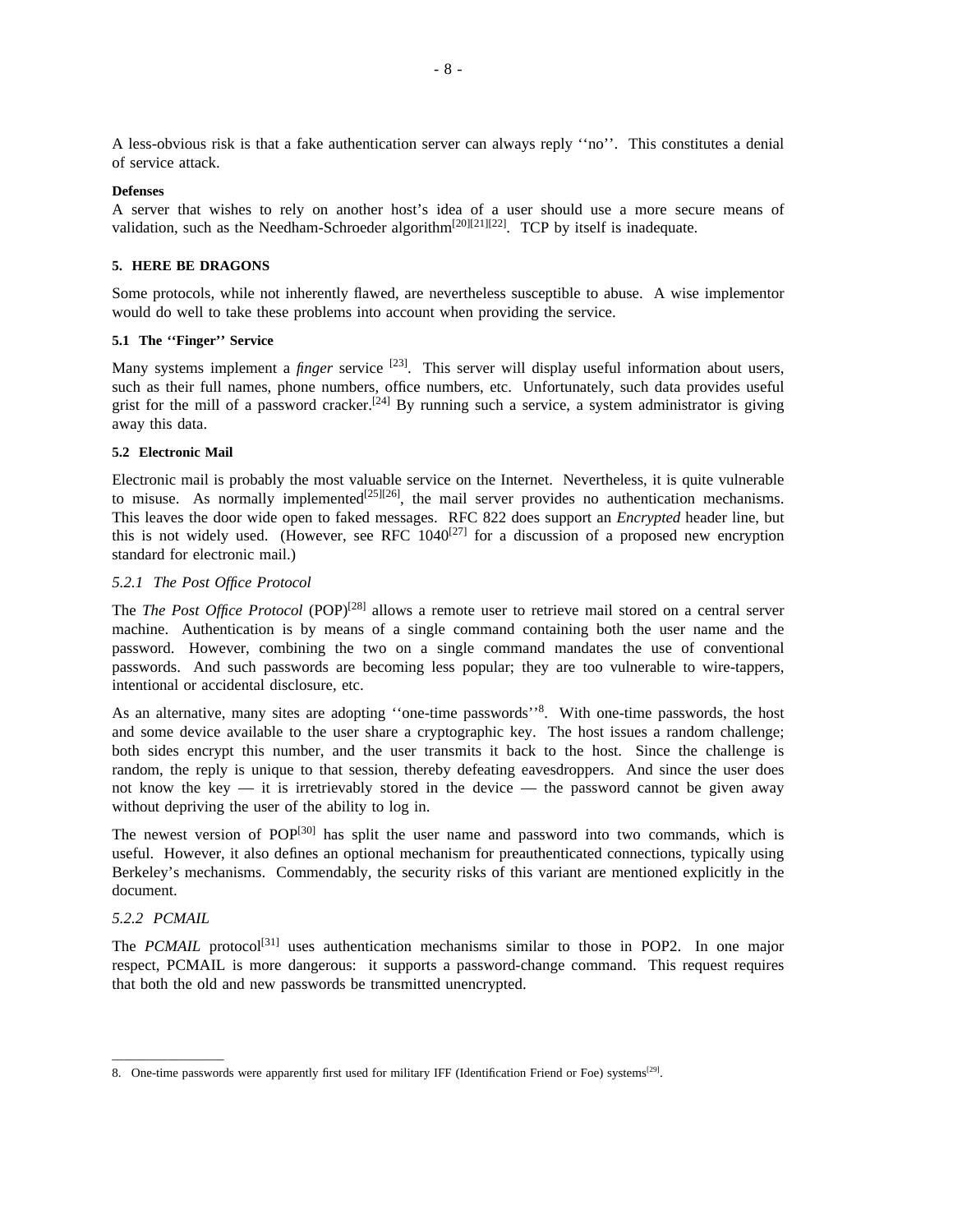## **5.3 The Domain Name System**

The *Domain Name System* (DNS)<sup>[32][33]</sup> provides for a distributed database mapping host names to IP addresses. An intruder who interferes with the proper operation of the DNS can mount a variety of attacks, including denial of service and password collection. There are a number of vulnerabilities.

In some resolver implementations, it is possible to mount a sequence number attack against a particular user. When the target user attempts to connect to a remote machine, an attacker can generate a domain server response to the target's query. This requires knowing both the UDP port used by the client's resolver and the DNS sequence number used for the query. The latter is often quite easy to obtain, though, since some resolvers always start their sequence numbers with 0. And the former may be obtainable via *netstat* or some analogous host command.

A combined attack on the domain system and the routing mechanisms can be catastrophic. The intruder can intercept virtually all requests to translate names to IP addresses, and supply the address of a subverted machine instead; this would allow the intruder to spy on all traffic, and build a nice collection of passwords if desired.

For this reason, domain servers are high-value targets; a sufficiently determined attacker might find it useful to take over a server by other means, including subverting the machine one is on, or even physically interfering with its link to the Internet. There is no network defense against the former, which suggests that domain servers should only run on highly secure machines; the latter issue may be addressed by using authentication techniques on domain server responses.

The DNS, even when functioning correctly, can be used for some types of spying. The normal mode of operation of the DNS is to make specific queries, and receive specific responses. However, a *zone transfer* (AXFR) request exists that can be used to download an entire section of the database; by applying this recursively, a complete map of the name space can be produced. Such a database represents a potential security risk; if, for example, an intruder knows that a particular brand of host or operating system has a particular vulnerability, that database can be consulted to find all such targets. Other uses for such a database include espionage; the number and type of machines in a particular organization, for example, can give away valuable data about the size of the organization, and hence the resources committed to a particular project.

Fortunately, the domain system includes an error code for ''refused''; an administrative prohibition against such zone transfers is explicitly recognized as a legitimate reason for refusal. This code should be employed for zone transfer requests from any host not known to be a legitimate secondary server. Unfortunately, there is no authentication mechanism provided in the AXFR request; source address authentication is the best that can be done.

Recently, a compatible authentication extension to the DNS has been devised at M.I.T. The Hesiod name server[34] uses Kerberos[35] tickets to authenticate queries and responses. The *additional information* section of the query carries an encrypted ticket, which includes a session key; this key, known only to Hesiod and the client, is used to compute a cryptographic checksum of the both the query and the response. These checksums are also sent in the additional information field.

### **5.4 The File Transfer Protocol**

The *File Transfer Protocol* (FTP)<sup>[36]</sup> itself is not flawed. However, a few aspects of the implementation merit some care.

## *5.4.1 FTP Authentication*

FTP relies on a login and password combination for authentication. As noted, simple passwords are increasingly seen as inadequate; more and more sites are adopting one-time passwords. Nothing in the FTP specification precludes such an authentication method. It is vital, however, that the ''331'' response to a *USER* subcommand be displayed to the user; this message would presumably contain the challenge. An FTP implementation that concealed this response could not be used in this mode; if such implementations are (or become) common, it may be necessary to use a new reply code to indicate that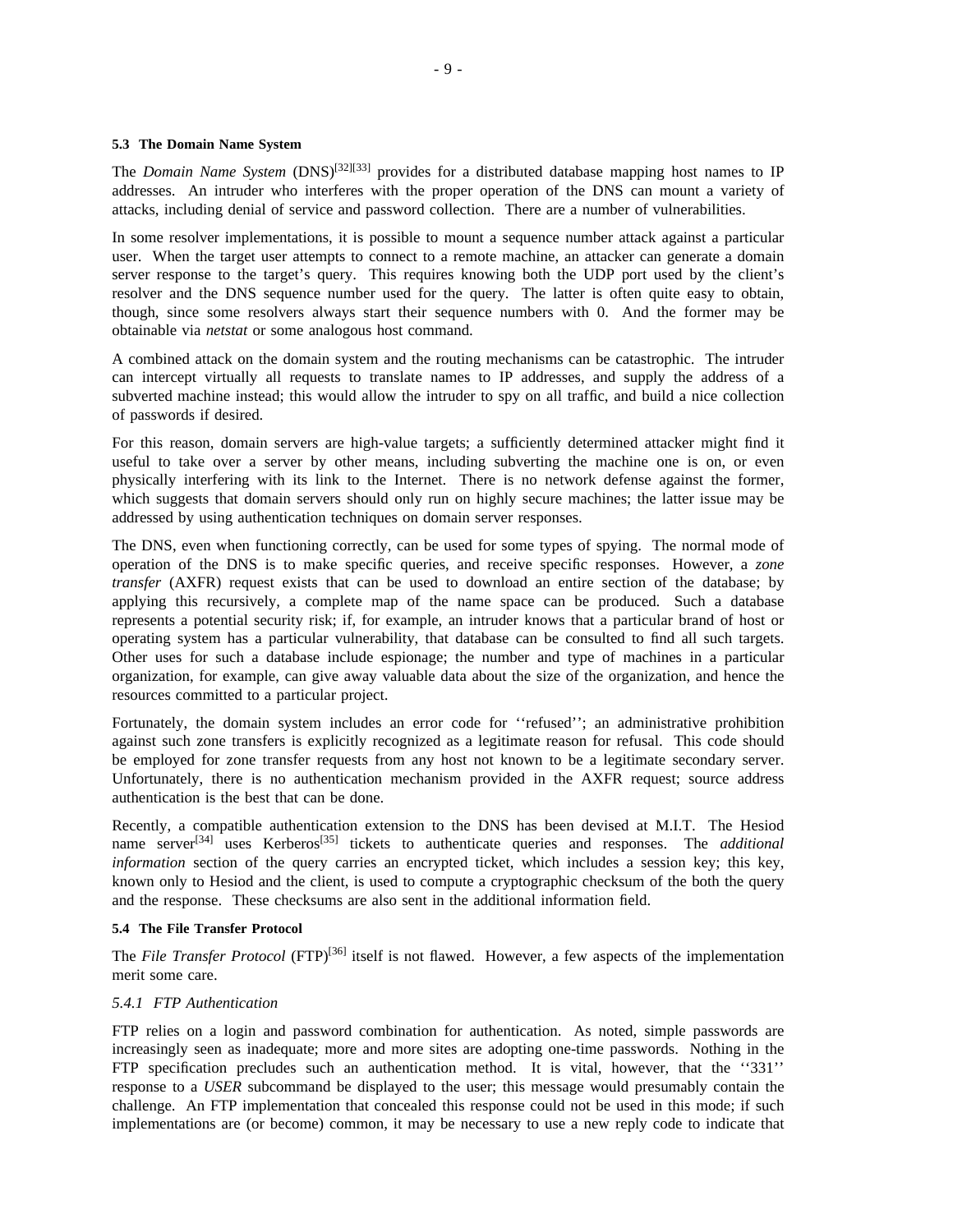the user must see the content of the challenge.

## *5.4.2 Anonymous FTP*

A second problem area is ''anonymous FTP''. While not required by the FTP specification, anonymous FTP is a treasured part of the oral tradition of the Internet. Nevertheless, it should be implemented with care.

One part of the problem is the implementation technique chosen. Some implementations of FTP require creation of a partial replica of the directory tree; care must be taken to ensure that these files are not subject to compromise. Nor should they contain any sensitive information, such as encrypted passwords.

The second problem is that anonymous FTP is truly anonymous; there is no record of who has requested what information. Mail-based servers will provide that data; they also provide useful techniques for load-limiting<sup>9</sup>, background transfers, etc.

## **5.5 Simple Network Management Protocol**

The *Simple Network Management Protocol* (SNMP)<sup>[37]</sup> has recently been defined to aid in network management. Clearly, access to such a resource must be heavily protected. The RFC states this, but also allows for a null authentication service; this is a bad idea. Even a ''read-only'' mode is dangerous; it may expose the target host to *netstat*-type attacks if the particular Management Information Base  $(MIB)^{[38]}$  used includes sequence numbers. (The current standardized version does not; however, the MIB is explicitly declared to be extensible.)

## **5.6 Remote Booting**

Two sets of protocols are used today to boot diskless workstations and gateways, *Reverse ARP* (RARP)[39] with the *Trivial File Transfer Protocol* (TFTP)[40] and BOOTP[41] with TFTP. A system being booted is a tempting target; if one can subvert the boot process, a new kernel with altered protection mechanisms can be substituted. RARP-based booting is riskier because it relies on Ethernetlike networks, with all the vulnerabilities adhering thereto. One can achieve a modest improvement in security by ensuring that the booting machine uses a random number for its UDP source port; otherwise, an attacker can impersonate the server and send false DATA packets.

BOOTP adds an additional layer of security by including a 4-byte random *transaction id*. This prevents an attacker from generating false replies to a workstation known to be rebooting. It is vital that these numbers indeed be random; this can be difficult in a system that is freshly powered up, and hence with little or no unpredictable state. Care should be taken when booting through gateways; the more networks traversed, the greater the opportunity for impersonation.

The greatest measure of protection is that normally, the attacker has only a single chance; a system being booted does not stay in that state. If, however, communications between the client and the standard server may be interrupted, larger-scale attacks may be mounted.

## **6. TRIVIAL ATTACKS**

 $\_$ 

A few attacks are almost too trivial to mention; nevertheless, completeness demands that they at least be noted.

<sup>9.</sup> Recently, a host was temporarily rendered unusable by massive numbers of FTP requests for a popular technical report. If this were deliberate, it would be considered a successful denial of service attack.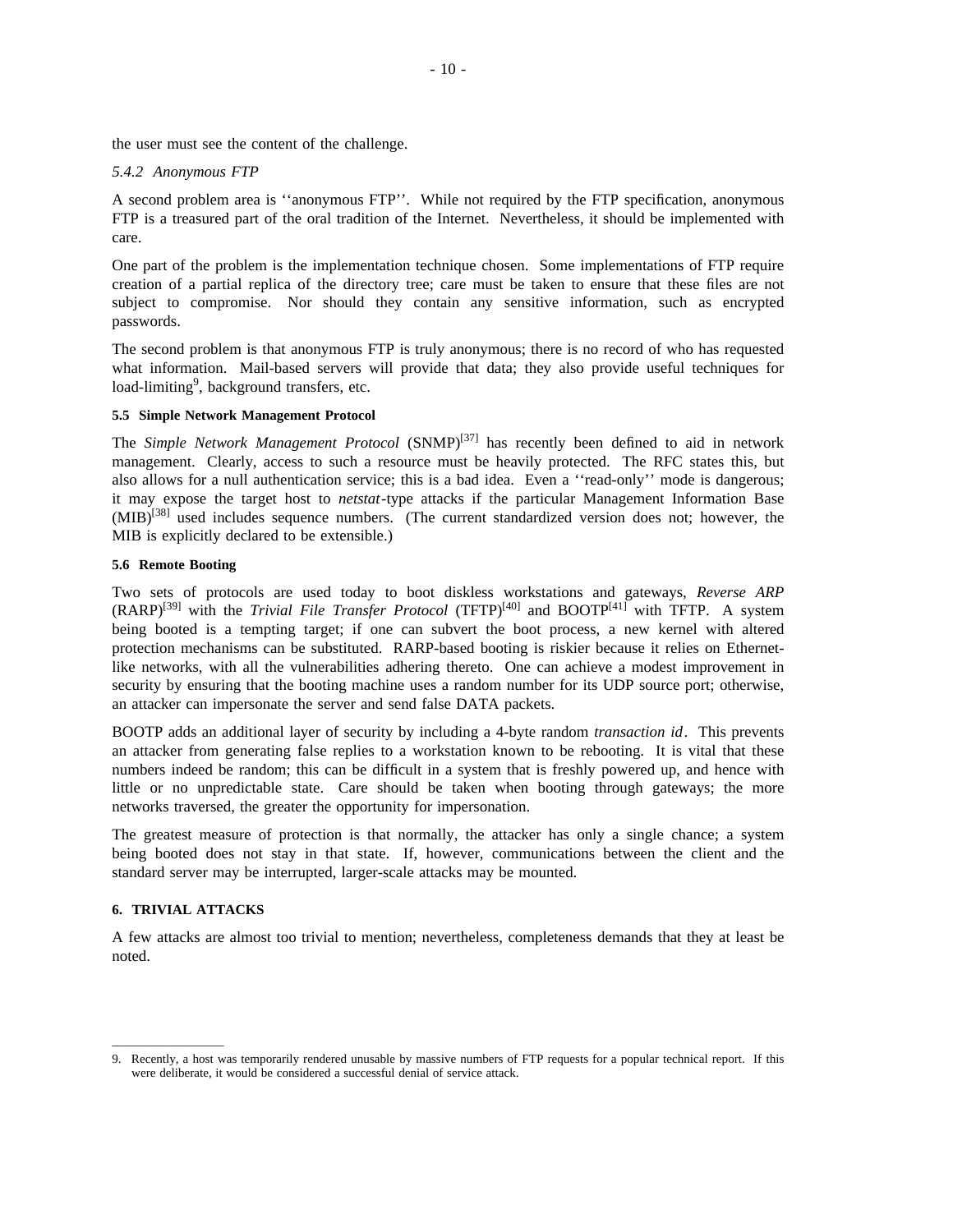Some local-area networks, notably the Ethernet networks, are extremely vulnerable to eavesdropping and host-spoofing. If such networks are used, physical access must be strictly controlled. It is also unwise to trust any hosts on such networks if any machine on the network is accessible to untrusted personnel, unless authentication servers are used.

If the local network uses the Address Resolution Protocol  $(ARP)^{[42]}$  more subtle forms of host-spoofing are possible. In particular, it becomes trivial to intercept, modify, and forward packets, rather than just taking over the host's role or simply spying on all traffic.

It is possible to launch denial of service attacks by triggering *broadcast storms*. There are a variety of ways to do this; it is quite easy if most or all of the hosts on the network are acting as gateways. The attacker can broadcast a packet destined for a non-existent IP address. Each host, upon receiving it, will attempt to forward it to the proper destination. This alone will represent a significant amount of traffic, as each host will generate a broadcast ARP query for the destination. The attacker can follow up by broadcasting an ARP reply claiming that the broadcast Ethernet address is the proper way to reach that destination. Each suspectible host will then not only resend the bogus packet, it will also receive many more copies of it from the other suspectible hosts on the network.

## **6.2 The Trivial File Transfer Protocol**

TFTP[40] permits file transfers without any attempt at authentication. Thus, any publicly-readable file in the entire universe is accessible. It is the responsibility of the implementor and/or the system administrator to make that universe as small as possible.

## **6.3 Reserved Ports**

Berkeley-derived TCPs and UDPs have the notion of a ''privileged port''. That is, port numbers lower than 1024 may only be allocated to privileged processes. This restriction is used as part of the authentication mechanism. However, neither the TCP nor the UDP specifications contain any such concept, nor is such a concept even meaningful on a single-user computer. Administrators should never rely on the Berkeley authentication schemes when talking to such machines.

#### **7. COMPREHENSIVE DEFENSES**

Thus far, we have described defenses against a variety of individual attacks. Several techniques are broad-spectrum defenses; they may be employed to guard against not only these attacks, but many others as well.

## **7.1 Authentication**

Many of the intrusions described above succeed only because the target host uses the IP source address for authentication, and assumes it to be genuine. Unfortunately, there are sufficiently many ways to spoof this address that such techniques are all but worthless. Put another way, source address authentication is the equivalent of a file cabinet secured with an S100 lock; it may reduce the temptation level for more-or-less honest passers-by, but will do little or nothing to deter anyone even slightly serious about gaining entry.

Some form of cryptographic authentication is needed. There are several possible approaches. Perhaps the best-known is the Needham-Schroeder algorithm<sup>[20][21][22]</sup>. It relies on each host sharing a key with an authentication server; a host wishing to establish a connection obtains a session key from the authentication server and passes a sealed version along to the destination. At the conclusion of the dialog, each side is convinced of the identity of the other. Versions of the algorithm exist for both private-key and public-key<sup>[43]</sup> cryptosystems.

How do these schemes fit together with TCP/IP? One answer is obvious: with them, preauthenticated connections can be implemented safely; without them, they are quite risky. A second answer is that the DNS provides an ideal base for authentication systems, as it already incorporates the necessary name structure, redundancy, etc. To be sure, key distribution responses must be authenticated and/or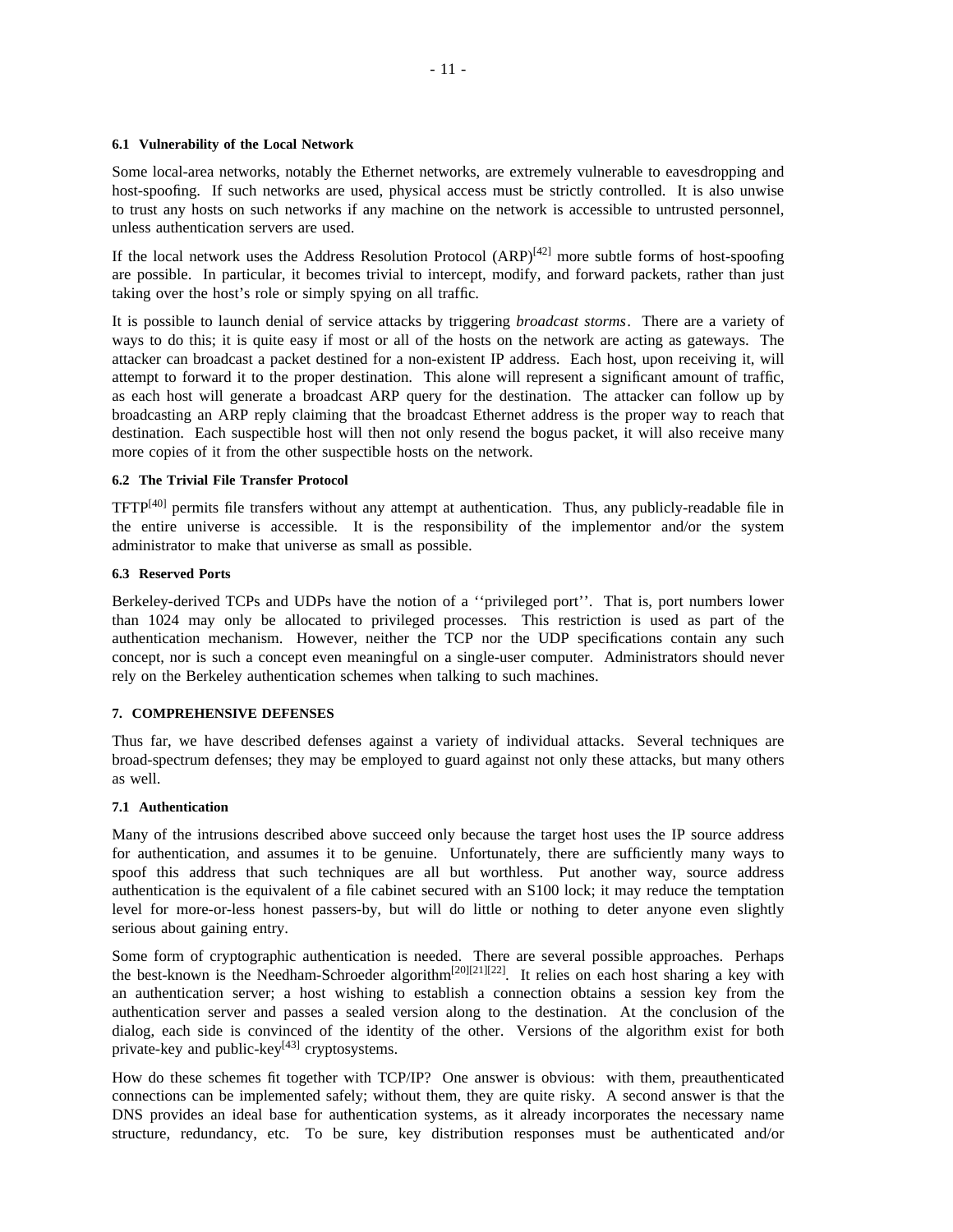encrypted; as noted, the former seems to be necessary in any event.

In some environments, care must be taken to use the session key to encrypt the entire conversation; if this is not done, an attacker can take over a connection via the mechanisms described earlier.

## **7.2 Encryption**

Suitable encryption can defend against most of the attacks outlined above. But encryption devices are expensive, often slow, hard to administer, and uncommon in the civilian sector. There are different ways to apply encryption; each has its strengths and weaknesses. A comprehensive treatment of encryption is beyond the scope of this paper; interested readers should consult Voydock and Kent<sup>[44]</sup> or Davies and Price<sup>[45]</sup>.

Link-level encryption — encrypting each packet as it leaves the host computer — is an excellent method of guarding against disclosure of information. It also works well against physical intrusions; an attacker who tapped in to an Ethernet cable, for example, would not be able to inject spurious packets. Similarly, an intruder who cut the line to a name server would not be able to impersonate it. The number of entities that share a given key determines the security of the network; typically, a key distribution center will allocate keys to each pair of communicating hosts.

Link-level encryption has some weaknesses, however. Broadcast packets are difficult to secure; in the absence of fast public-key cryptosystems, the ability to decode an encrypted broadcast implies the ability to send such a broadcast, impersonating any host on the network. Furthermore, link-level encryption, by definition, is not end-to-end; security of a conversation across gateways implies trust in the gateways and assurance that the full concatenated internet is similarly protected. (This latter constraint may be enforced administratively, as is done in the military sector.) If such constraints are not met, tactics such as source-routing attacks or RIP-spoofing may be employed. Paranoid gateways can be deployed at the entrance to security domains; these might, for example, block incoming RIP packets or source-routed packets.

Many portions of the DARPA Internet employ forms of link encryption. All Defense Data Network (DDN) IMP-to-IMP trunks use DES encryption, even for non-classified traffic; classified lines use more secure cryptosystems<sup>[46]</sup>. These, however, are point-to-point lines, which are comparatively easy to protect.

A multi-point link encryption device for TCP/IP is the *Blacker Front End* (BFE)[47]. The BFE looks to the host like an X.25 DDN interface, and sits between the host and the actual DDN line. When it receives a call request packet specifying a new destination, it contacts an Access Control Center (ACC) for permission, and a Key Distribution Center (KDC) for cryptographic keys. If the local host is denied permission to talk to the remote host, an appropriate diagnostic code is returned. A special ''Emergency Mode'' is available for communications to a restricted set of destinations at times when the link to the KDC or ACC is not working.

The permission-checking can, to some extent, protect against the DNS attacks described earlier. Even if a host has been mislead about the proper IP address for a particular destination, the BFE will ensure that a totally unauthorized host does not receive sensitive data. That is, assume that a host wishes to send Top Secret data to some host *foo*. A DNS attack might mislead the host into connecting to penetrated host 4.0.0.4, rather than 1.0.0.1. If 4.0.0.4 is not cleared for Top Secret material, or is not allowed communications with the local host, the connection attempt will fail. To be sure, a denial of service attack has taken place; this, in the military world, is far less serious than information loss.

The BFE also translates the original (''Red'') IP address to an encrypted (''Black'') address, using a translation table supplied by the ACC. This is done to foil traffic analysis techniques, the bane of all multi-point link encryption schemes.

End-to-end encryption, above the TCP level, may be used to secure any conversation, regardless of the number of hops or the quality of the links. This is probably appropriate for centralized network management applications, or other point-to-point transfers. Key distribution and management is a greater problem, since there are more pairs of correspondents involved. Furthermore, since encryption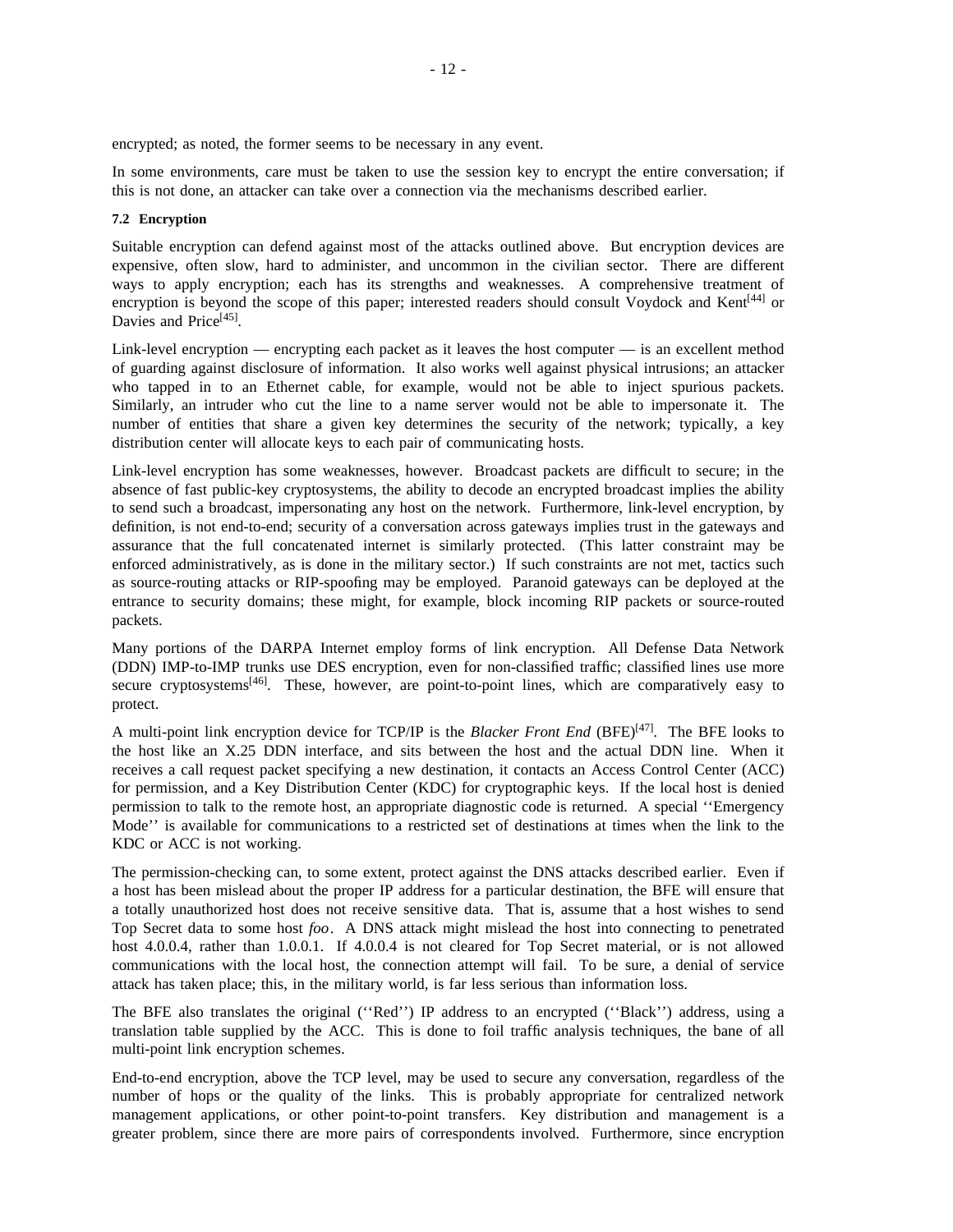and decryption are done before initiation or after termination of the TCP processing, host-level software must arrange for the translation; this implies extra overhead for each such conversation<sup>10</sup>.

End-to-end encryption is vulnerable to denial of service attacks, since fraudulently-injected packets can pass the TCP checksum tests and make it to the application. A combination of end-to-end encryption and link-level encryption can be employed to guard against this. An intriguing alternative would be to encrypt the data portion of the TCP segment, but not the header; the TCP checksum would be calculated on the cleartext, and hence would detect spurious packets. Unfortunately, such a change would be incompatible with other implementations of TCP, and could not be done transparently at application level.

Regardless of the method used, a major benefit of encrypted communications is the implied authentication they provide. If one assumes that the key distribution center is secure, and the key distribution protocols are adequate, the very ability to communicate carries with it a strong assurance that one can trust the source host's IP address for identification.

This implied authentication can be especially important in high-threat situations. A routing attack can be used to ''take over'' an existing connection; the intruder can effectively cut the connection at the subverted machine, send dangerous commands to the far end, and all the while translate sequence numbers on packets passed through so as to disguise the intrusion.

It should be noted, of course, that any of these encryption schemes provide privacy. Often that is the primary goal of such systems.

## **7.3 Trusted Systems**

 $\_$ 

Given that TCP/IP is a Defense Department protocol suite, it is worth asking to what extent the Orange  $Book^{[48]}$  and Red Book<sup>[49]</sup> criteria would protect a host from the attacks described above. That is, suppose that a target host (and the gateways!) were rated B1 or higher. Could these attacks succeed? The answer is a complex one, and depends on the assumptions we are willing to make. In general, hosts and routers rated at B2 or higher are immune to the attacks described here, while C2-level systems are susceptible. B1-level systems are vulnerable to some of these attacks, but not all.

In order to understand how TCP/IP is used in secure environments, a brief tutorial on the military security model is necessary. All *objects* in the computer system, such as files or network channels, and all data exported from them, must have a *label* indicating the sensitivity of the information in them. This label includes hierarchical components (i.e., Confidential, Secret, and Top Secret) and nonhierarchical components. *Subjects* — i.e., processes within the computer system — are similarly labeled. A subject may *read* an object if its label has a higher or equal hierarchical level and if all of the object's non-hierarchical components are included in the subject's label. In other words, the process must have sufficient clearance for the information in a file. Similarly, a subject may write to an object if the object has a *higher* or equal level and the object's non-hierarchical components include all of those in the subject's level. That is, the sensitivity level of the file must be at least as high as that of the process. If it were not, a program with a high clearance could write classified data to a file that is readable by a process with a low security clearance.

A corollary to this is that for read/write access to any file, its security label must exactly match that of the process. The same applies to any form of bidirectional interprocess communication (i.e., a TCP virtual circuit): both ends must have identical labels.

We can now see how to apply this model to the TCP/IP protocol suite. When a process creates a TCP connection, that connection is given the process's label. This label is encoded in the IP security option. The remote TCP must ensure that the label on received packets matches that of the receiving process.

<sup>10.</sup> We are assuming that TCP is handled by the host, and not by a front-end processor.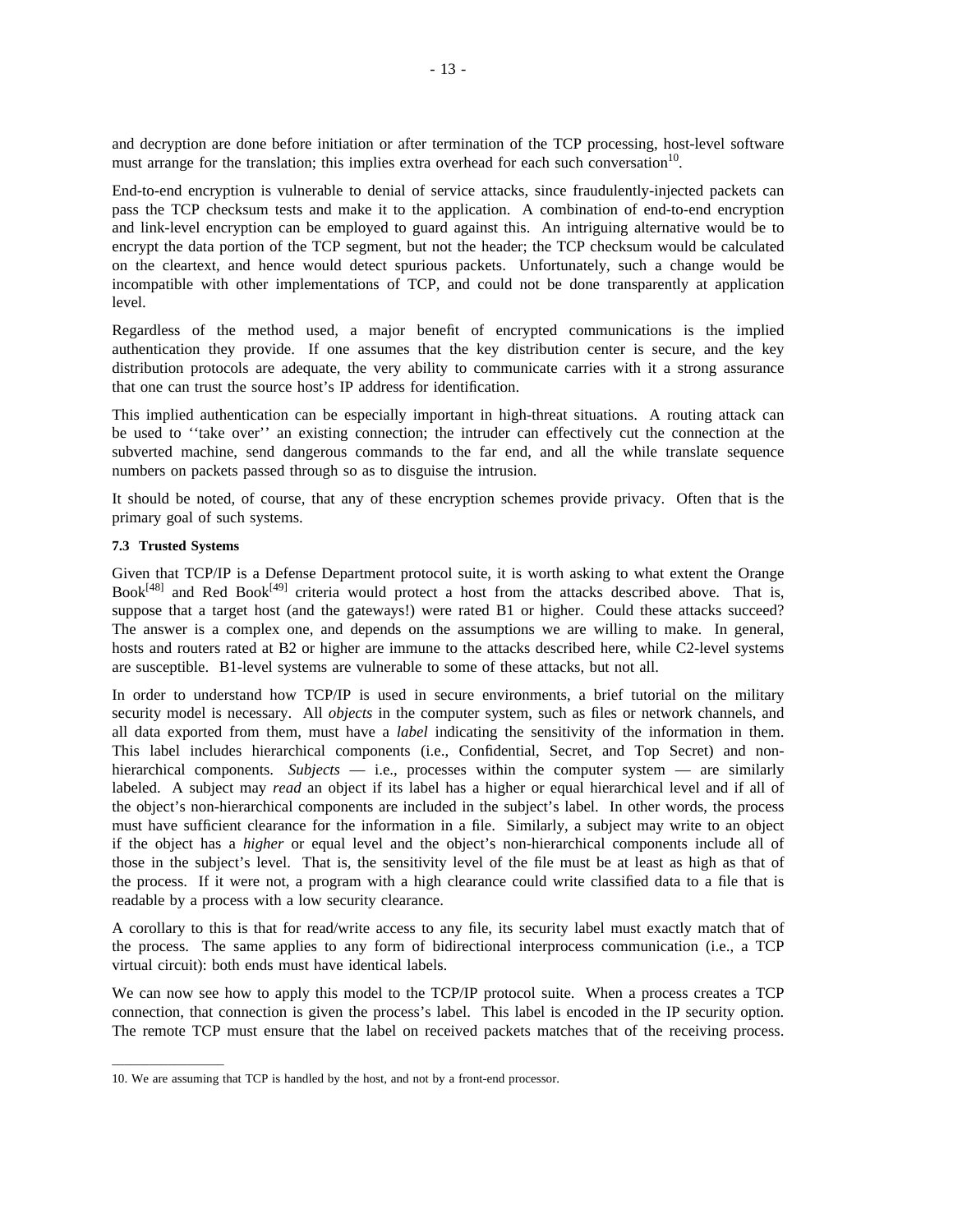Servers awaiting connections may be eligible to run at multiple levels; when the connection is instantiated, however, the process must be forced to the level of the connection request packet.

IP also makes use of the security option<sup>[50]</sup>. A packet may not be sent over a link with a lower clearance level. If a link is rated for Secret traffic, it may carry Unclassified or Confidential traffic, but it may not carry Top Secret data. Thus, the security option constrains routing decisions. The security level of a link depends on its inherent characteristics, the strength of any encryption algorithms used, the security levels of the hosts on that network, and even the location of the facility. For example, an Ethernet cable located in a submarine is much more secure than if the same cable were running through a dormitory room in a university.

Several points follow from these constraints. First, TCP-level attacks can only achieve penetration at the level of the attacker. That is, an attacker at the Unclassified level could only achieve Unclassified privileges on the target system, regardless of which network attack was used<sup>11</sup>. Incoming packets with an invalid security marking would be rejected by the gateways.

Attacks based on any form of source-address authentication should be rejected as well. The Orange Book requires that systems provide secure means of identification and authentication; as we have shown, simple reliance on the IP address is not adequate. As of the B1 level, authentication information must be protected by cryptographic checksums when transmitted from machine to machine<sup>12</sup>.

The *authentication* server is still problematic; it can be spoofed by a sequence number attack, especially if *netstat* is available. This sort of attack could easily be combined with source routing for full interactive access. Again, cryptographic checksums would add significant strength.

B1-level systems are not automatically immune from routing attacks; RIP-spoofing could corrupt their routing tables just as easily. As seen, that would allow an intruder to capture passwords, perhaps even some used on other trusted systems. To be sure, the initial penetration is still restricted by the security labelling, but that may not block future logins captured by these means.

Routing attacks can also be used for denial of service. Specifically, if the route to a secure destination is changed to require use of an insecure link, the two hosts will not be able to communicate. This change would probably be detected rather quickly, though, since the gateway that noticed the misrouted packet would flag it as a security problem.

At the B2 level, secure transmission of routing control information is required. Similar requirements apply to other network control information, such as ICMP packets.

Several attacks we have described rely on data derived from ''information servers'', such as *netstat* and *finger*. While these, if carefully done, may not represent a direct penetration threat in the civilian sense, they are often seen to represent a *covert channel* that may be used to leak information. Thus, many Bdivision systems do not implement such servers.

In a practical sense, some of the technical features we have described may not apply in the military world. Administrative rules<sup>[51]</sup> tend to prohibit risky sorts of interconnections; uncleared personnel are not likely to have even indirect access to systems containing Top Secret data. Such rules are, most likely, an accurate commentary on anyone's ability to validate any computer system of non-trivial size.

## **8. CONCLUSIONS**

 $\_$ 

Several points are immediately obvious from this analysis. The first, surely, is that in general, relying on the IP source address for authentication is extremely dangerous<sup>13</sup>. Fortunately, the Internet

<sup>11.</sup> We are assuming, of course, that the penetrated system does not have bugs of its own that would allow further access.

<sup>12.</sup> More precisely, user identification information must be protected to an equal extent with data sensitivity labels. Under certain circumstances, described in the Red Book, cryptographic checks may be omitted. In general, though, they are required.

<sup>13.</sup> There are some exceptions to this rule. If the entire network, and all of its components (hosts, gateways, cables, etc.) are physically protected, and if all of the operating systems are sufficiently secure, there would seem to be little risk.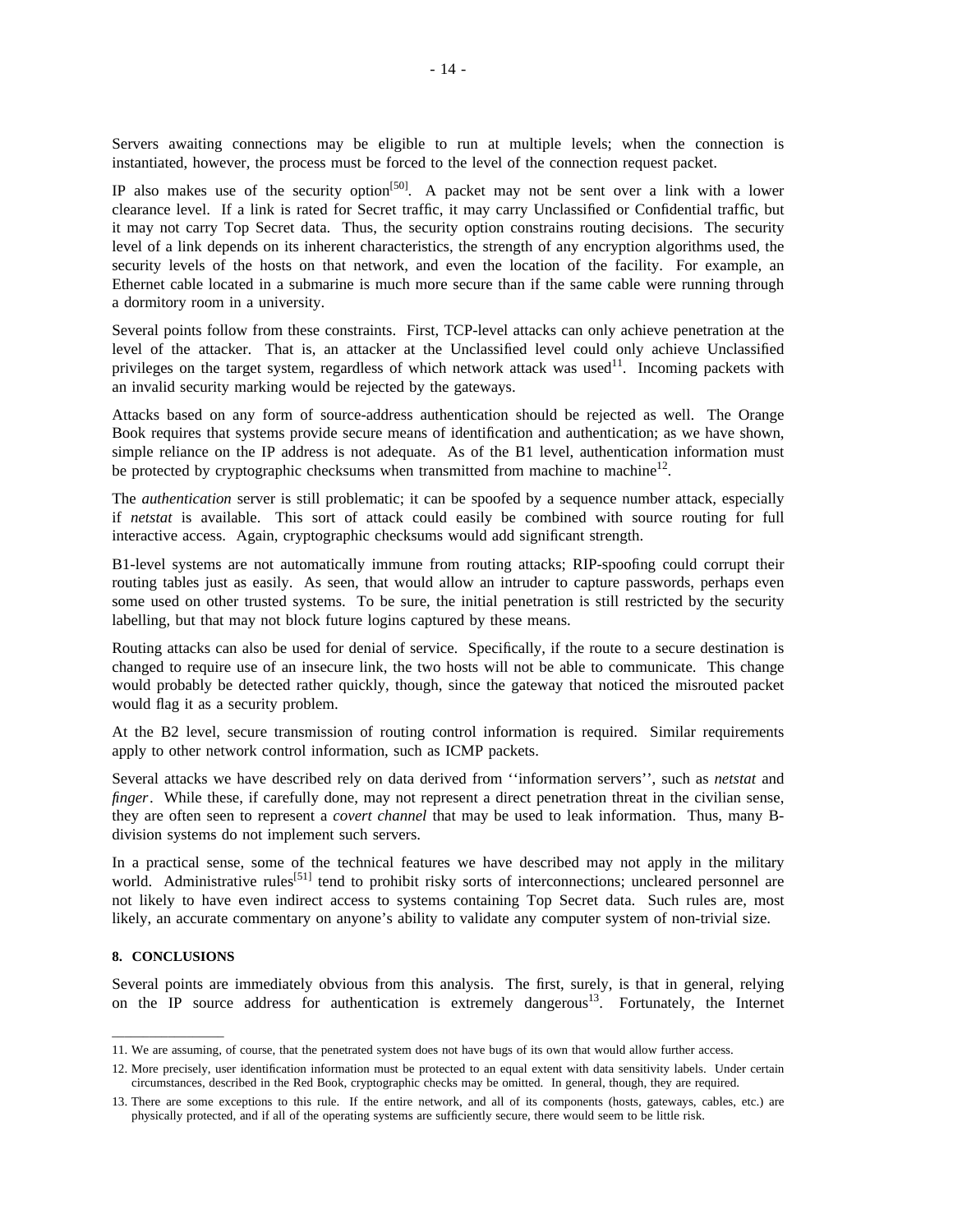community is starting to accept this on more than an intellectual level. The Berkeley manuals<sup>[3]</sup> have always stated that the authentication protocol was very weak, but it is only recently that serious attempts (i.e., Kerberos<sup>[35]</sup> and SunOS 4.0's DES authentication mode<sup>[52]</sup>) have been made to correct the problem. Kerberos and SunOS 4.0 have their weaknesses, but both are far better than their predecessor. More recently, an extension to the *Network Time Protocol* (NTP)<sup>[53]</sup> has been proposed that includes a cryptographic checksum[54].

A second broad class of problems is sequence number attacks. If a protocol depends on sequence numbers — and most do — it is vital that they be chosen unpredictably. It is worth considerable effort to ensure that these numbers are not knowable even to other users on the same system.

We may generalize this by by stating that hosts should not give away knowledge gratuitously. A *finger* server, for example, would be much safer if it only supplied information about a known user, rather than supplying information about everyone logged on. Even then, some censorship might be appropriate; a refusal to supply the last login date and other sensitive information would be appropriate if the account was not used recently. (Never-used accounts often have simple default passwords. Infrequently-used accounts are often set up less carefully by the owner.) We have also seen how *netstat* may be abused; indeed, the combination of *netstat* with the *authentication* server is the single strongest attack using the standardized Internet protocols.

Finally, network control mechanisms are dangerous, and must be carefully guarded. Static routes are not feasible in a large-scale network, but intelligent use of default routes and verifiable point-to-point routing protocols (i.e., EGP) are far less vulnerable than broadcast-based routing.

## **9. ACKNOWLEDGEMENTS**

Dave Presotto, Bob Gilligan, Gene Tsudik, and especially Deborah Estrin made a number of useful suggestions and corrections to a draft of this paper.

### *REFERENCES*

- 1. E.J. Feinler, O.J. Jacobsen, M.K. Stahl, C.A. Ward, eds. *DDN Protocol Handbook*. DDN Network Information Center, SRI International, 1985.
- 2. Comer, D. *Internetworking with TCP/IP : Principles, Protocols, and Architecture*. Prentice Hall, 1988
- 3. Computer Systems Research Group. *UNIX User's Reference Manual (URM). 4.3 Berkeley Software Distribution Virtual Vax-11 Version.* Computer Science Division, Department of Electrical Engineering and Computer Science, University of California, Berkeley. 1986.
- 4. Spafford, E.H. *The Internet Worm Program: An Analysis*. Purdue Technical Report CSD-TR-823, Department of Computer Sciences Purdue University, West Lafayette, IN. 1988
- 5. Seeley, D. *A Tour of the Worm*. Department of Computer Science, University of Utah. 1988.
- 6. Eichin, M. and Rochlis, J. *With Microscope and Tweezers: An Analysis of the Internet Virus of November 1988.* Massachussetts Institute of Technology, 1988.
- 7. Morris, R.T. 1985. *A Weakness in the 4.2BSD UNIX TCP/IP Software*. Computing Science Technical Report No. 117, AT&T Bell Laboratories, Murray Hill, New Jersey.
- 8. Reynolds, J.K., and J. Postel. *Assigned Numbers*. RFC 990, 1986
- 9. Mills, D.L. *Internet Delay Experiments*, RFC 889, 1983.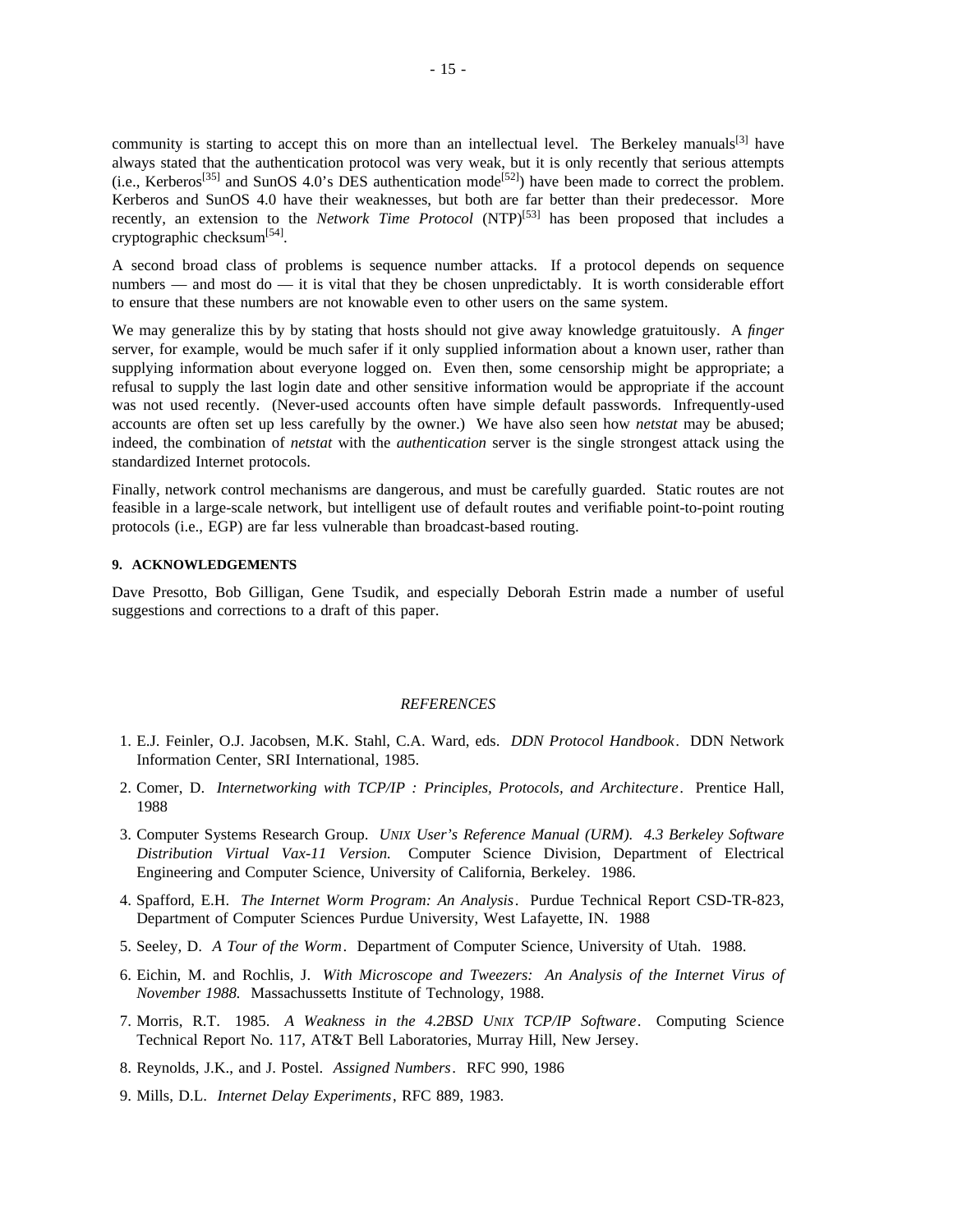- 10. Blum, M. and Micali, S. ''How to Generate Cryptographically Strong Sequences of Pseudo-Random Bits''. *SIAM J. Computing*, vol. 13, no. 4, pp. 850-864, Nov. 1984.
- 11. US Federal Information Processing Standards Publication (FIPS PUB) 46, *Data Encryption Standard*, 15 January 1977.
- 12. US Federal Information Processing Standards Publication (FIPS PUB) 81. *DES Modes of Operation*, 2 December 1980.
- 13. Bishop, M. *An Application of a Fast Data Encryption Standard Implementation*. Technical Report PCS-TR88-138, Department of Mathematics and Computer Science, Dartmouth College, Hanover, NH. 1988.
- 14. Mogul, J. ''Simple and Flexible Datagram Access Controls for UNIX-based Gateways'', *Proceedings, Summer USENIX*, 1989, Baltimore, Maryland (to appear).
- 15. Hedrick, C. *Routing Information Protocol*. RFC 1058, 1988.
- 16. Mills, D.L. *Exterior Gateway Protocol Formal Specification*. RFC 904, 1984.
- 17. Postel, J. *Internet Control Message Protocol*. RFC 792, 1981.
- 18. St. Johns, M. *Authentication Server*. RFC 931, 1985.
- 19. Defense Advanced Research Projects Agency, Internet Activities Board. *IAB Official Protocol Standards.* RFC 1083, 1988
- 19. Postel, J. Private communication. 1989.
- 20. Needham, R.M. and Schroeder, M.D. ''Using Encryption for Authentication in Large Networks of Computers''. *Communications of the ACM*, vol. 21, no. 12, pp. 993-999, December 1978.
- 21. Denning, D.E. and Sacco, G.M. ''Timestamps in Key Distribution Protocols'', *Communications of the ACM*, vol. 24, no. 8, pp. 533-536, August 1981.
- 22. Needham, R.M. and Schroeder, M.D. ''Authentication Revisited'', *Operating Systems Review*, vol. 21, no. 1, p. 7, January 1987.
- 23. Harrenstien, K. *NAME/FINGER Protocol*, RFC 742, 1977.
- 24. Grampp, F.T. and Morris, R.H. ''UNIX Operating System Security'', *AT&T Bell Laboratories Technical Journal*, vol. 63, no. 8, part 2, October, 1984.
- 25. Crocker, D. *Standard for the Format of ARPA-Internet Text Messages*. RFC 822, 1982.
- 26. Postel, J. *Simple Mail Transfer Protocol*. RFC 821, 1982.
- 27. Linn, J. *Privacy Enhancement for Internet Electronic Mail: Part I: Message Encipherment and Authentication Procedures*. RFC 1040, 1988.
- 28. Butler, M.; Postel, J.B.; Chase, D.; Goldberger, J.; Reynolds, J.K. *Post Office Protocol Version 2*. RFC 937, 1985.
- 29. Diffie, W. ''The First Ten Years of Public Key Cryptography''. *Proc. IEEE*, vol. 76, no. 5, pp. 560-577, May 1988.
- 30. Rose, M. *Post Office Protocol Version 3*. RFC 1081, 1988
- 31. Lambert, M.L. *PCMAIL: A Distributed Mail System for Personal Computers*. RFC 1056, 1988
- 32. Mockapetris, P. *Domain Names Concepts and Facilities*. RFC 1034, 1987.
- 33. Mockapetris, P. *Domain Names Implementations and Specifications*. RFC 1035, 1987.